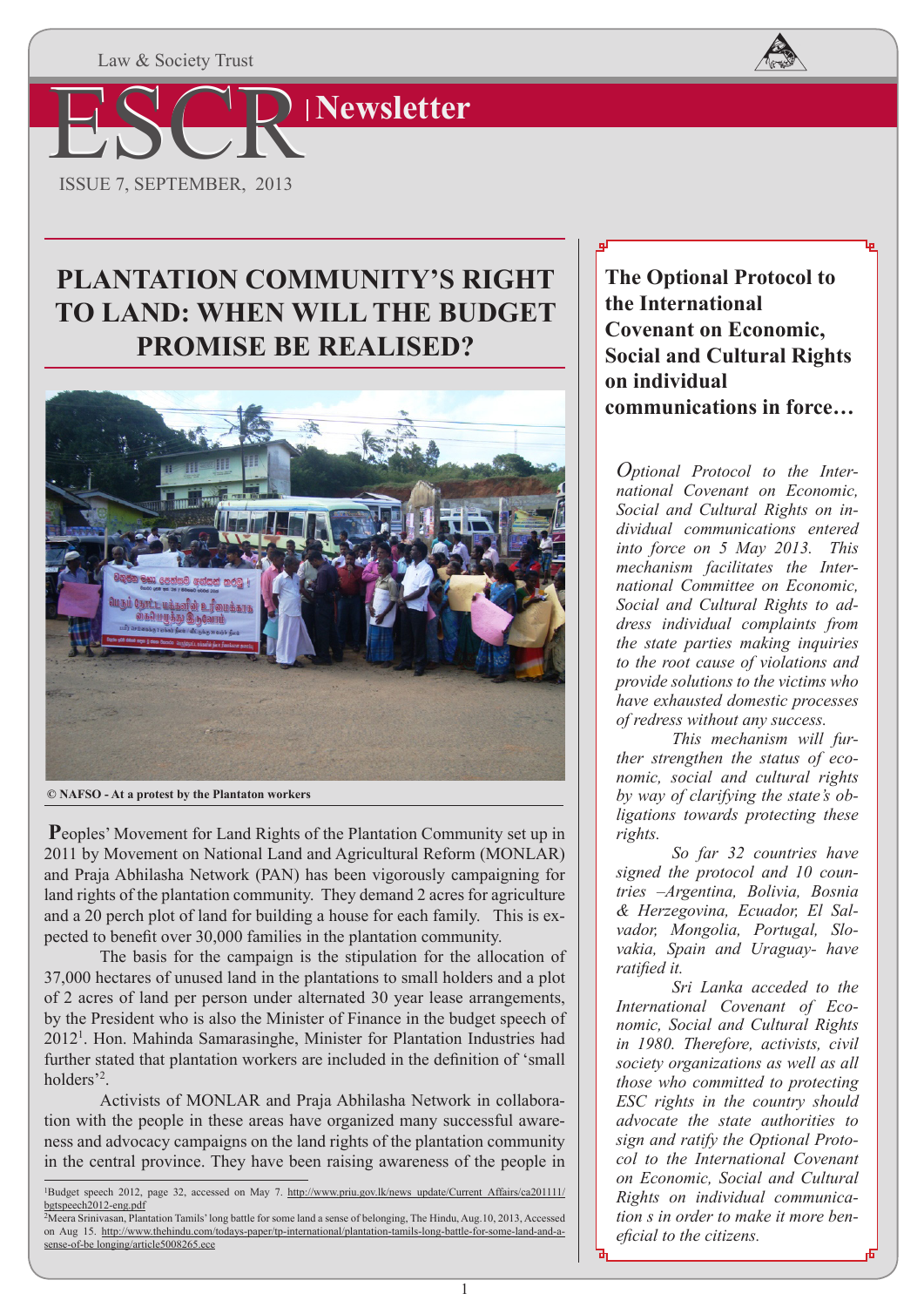areas such as Hantane, Great Valley Estate – Galaha, Watawala, Hatton and Delthota. They have used a variety of strategies including - post card campaigns, poster campaigns, leaflet distribution and signature collecting campaigns, speaking to passengers using public transport and picketing. In 2012, they collected signatures for petitions in Kandy and Badulla towns and handed the documents to the respective Chief Ministers.

The challenges to the Movement on Peoples' Movement for Land Rights of the Plantation Community are numerous: the difficulties in convincing the plantation community about their right to land and the need to fight for their rights has been a key issue in mobilizing them around the movement; this has been further complicated with the inhibitions and the minority mentality possessed by this marginalized community which has been deprived most of the basic entitlements as human beings; at the same time the influence of trade unions connected to political parties which the plantation workers are affiliated with have also restricted them from thinking independently regarding their own wellbeing. On the other hand trade union leaders consider this peoples' movement as a potential threat to the sustainability of their respective authority in the plantation sector<sup>3</sup>.

Contrary to the process taking place currently<sup>4</sup>, the activists believe

that in order to effectively implement the granting of land rights to the plantation community, collaboration between key stakeholders such as the representatives of government, the plantation companies, as well as the plantation community itself should be carried out through a consultative process.

#### **Francis Rajan, Praja Abhilasha Network**

3Meera Srinivasan, Plantation Tamils' long battle for some land a sense of belonging, *The Hindu,* Aug.10, 2013, Accessed on Aug 15. http://www.thehindu.com/todays-paper/ tp-international/plantation-tamils-long-battle-for-someland-and-a-sense-of-be longing/article5008265.ece

4Bandula Sirimanna, 12,500 Youth to get 'unused' plantation lands, *Sunday Times,* May 5, 2013, Accessed on Aug.15, 2013, http://www.sundaytimes.lk/130505/ business-times/12500-youth-to-get-unused-plantationlands-42836.html

# **BEFORE SALT DISSOLVES: THE GRADUAL DEGENERATION OF THE QUALITY OF LIFE OF VICTIMS OF HAMBANTOTA MEGA DEVELOPMENT PROJECTS**

**"W**e are fisher folk by birth. The anchorage point which we used as fisher folk is now taken to construct the new harbor. Since the construction was done in our village we were compelled to give up our anchorage point. We were given a little compensation for loss of livelihood. There were about 33 of us fishermen at the time. We were told that we would be given jobs by the Ports Authority. However, we did not get the promised jobs and we do not know anything other than fishing. If I want to sell fish I now have to travel 18 kilometers to the old town which was a mere 6 kilometers away previously. All the jobs in the harbor are given to outsiders to this area and

towards the wellbeing of residents of the area which is a major shortcoming of mega development projects that are emerging in the Hambantota district, in the Southern Province. It also indicates total neglect on the part of the duty bearers to find remedies to these issues.

Over 75 families who lived in their own ancestral lands of which the extent of a plot was at least two acres in Urubokka and Kajuwagava are now resettled in 20 perch plots in Waraya gama (harbor village) located close to the Magam Ruhunupura Administrative Complex in the new town of Siribopura. These villagers said that they have not been able to reach even the previous living stan-

they are all temporary  $\overline{\circ}$  LST earn a daily income of about Rs. 300. We have set up these makeshift huts along the road but we have already been alerted that they need to be removed", said a resident of the new road in Mirijjavila, Hambantota. Above statement indicates expli citly the lack of regard



dards after establishment in the new location since 2008/9. The reasons for this state of affairs are numerous: the affected community members agree that the evaluation and compensation process carried out by the Ports Authority was irrational to the point that they opposed it from the beginning; consequently, the compensation they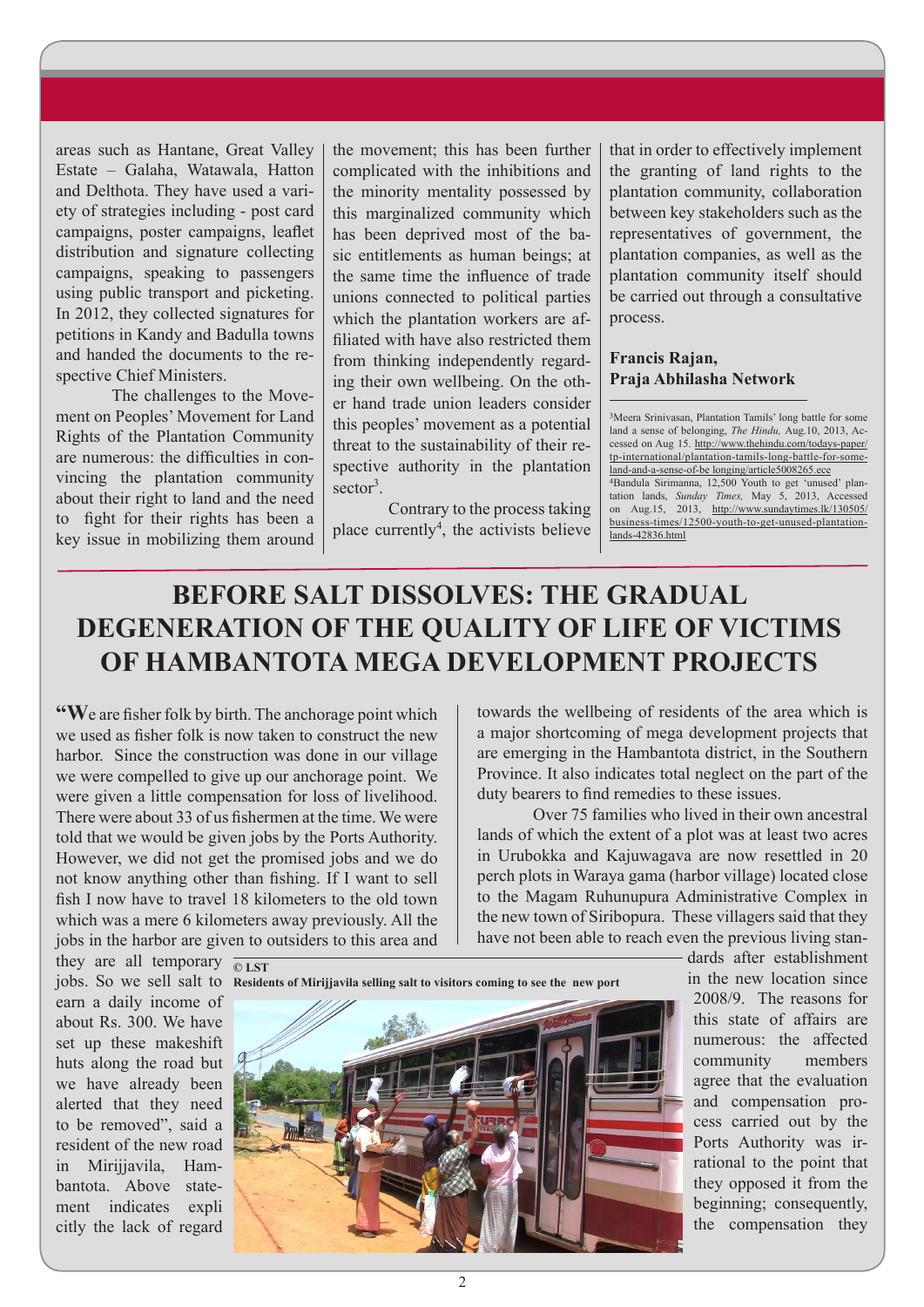received for the property – Rs. five hundred thousand for most landowners - was absurdly low; by the time they started building new houses the cost of building material had increased and the compensation was inadequate to complete construction. So now these communities are compelled to live in half-built houses and have lost hope in further completion of their abodes.

These villagers had previously been lucratively engaged in brick making, growing cashew nuts, selling firewood and various day labour jobs in and around the old Hambantota town which was mere walking distance from their village. They had been self sufficient in their daily consumption of vegetables, fruits and grains. In the new location due to the limited land they possess, they are unable to engage in any of the previous income generating activities. Although they have been provide an acre of land away from the housing settlement to engage in agriculture, due to lack of water resources and wild elephants that destroy crops despite the existence of an electric fence, a majority of them refrain from engaging in farming and cultivation activities. Therefore, the people of this affected community has resorted to engaging in irregular day labour jobs which come their way to eke out a living. Some of the women supply homemade food to the small tea shops and canteens at the administrative complex or are attached to cleaning agencies as daily workers. The wages they earn are hardly adequate to eat three meals a day, provide for their children's academic needs as well as access health and other basic facilities.

The Ports Authority of Sri Lanka, a government establishment which is the direct duty bearer in this instance has essentially failed in protecting the economic, social and cultural rights of those who were directly affected and displaced by the construction of the new harbor in Hambantota, which has led to the gradual deterioration of their quality of life. They have failed to grant compensation to the affected people based upon a justifiable evaluation scheme; provide necessary and essential conveniences such as medical facilities, regular transport, street lamps or even proper maintenance of roads in Waraya gama and the immediate vicinity. Due to these reasons this resettlement area still remains an unpopulated and isolated area which is also frequented by wild elephants. As the Ports Authority has neglected their promise of providing one family member a permanent job in the new harbor, the under developed context of the resettlement area has created a challenge for the inhabitants to find wage work or any other income earning means thus rendering them completely destitute. For the past five years their voices have been effectively ignored by the government.

*Following press release was published by People's Coalition on Food sovereignty, it could be accessed at http:// www.foodsov.org/index.php/pcfs-news/6-latest-news/120 peasant-groups-hit-world-bank-for-grabbing-ancestralland-in-panama*

## **PEASANT GROUPS HIT WORLD BANK FOR GRABBING ANCESTRAL LAND IN PANAMA**

**Calls on the Sri Lankan government to immediately implement the court order allowing the Panama people to cultivate their land once again**

**By April Porteria**

**T**he Asian Peasant Coalition (APC) and Movement for National Land and Agricultural Reform (MONLAR) hit World Bank for land grabbing in Panama, South East, Sri Lanka. This was disclosed after the groups found out that the World Bank in collaboration with the Sri Lankan government is to blame for the impacts of Arugam Bay Tourism Promotion Zone in Panama.

"Our forefathers have cultivated our land since British colonial period. We have legal documents to prove it and the Magistrate of Court already made a decision that we are the rightful owners and we can cultivate it once again," remarked P. Somasiri, local leader of the Organization for the Protection of Pannam Paththuwa (OPPP) and a member of the IFFM team.

"The Commissioner of the Ampara Office of the Human Rights Commission of Sri Lanka has stated that the people of Ragamwela should be allowed to settle and cultivate the land as there had been evidence that they own the land. The judge therefore, instructed the SP Ampara, the DS of Lahugala to let the people go in the land. However, when we are trying to go back and reclaim our lands, the Navy and the security forces are harassing us." added Somasiri.

"During our interviews, most of the villagers said that their parents and grand-parents have cultivated and lived in the land since the 1960's. We have learned that people had legal documents from the Divisional/District Secretariat Offices to prove their ownership of the land." said Zenaida Soriano, APC Southeast Asia Coordinator, who also joined the mission.

"Unfortunately, the overall conditions of life and livelihood changed dramatically because in the past the people had land where they could farm

#### **Chamila Priyanka**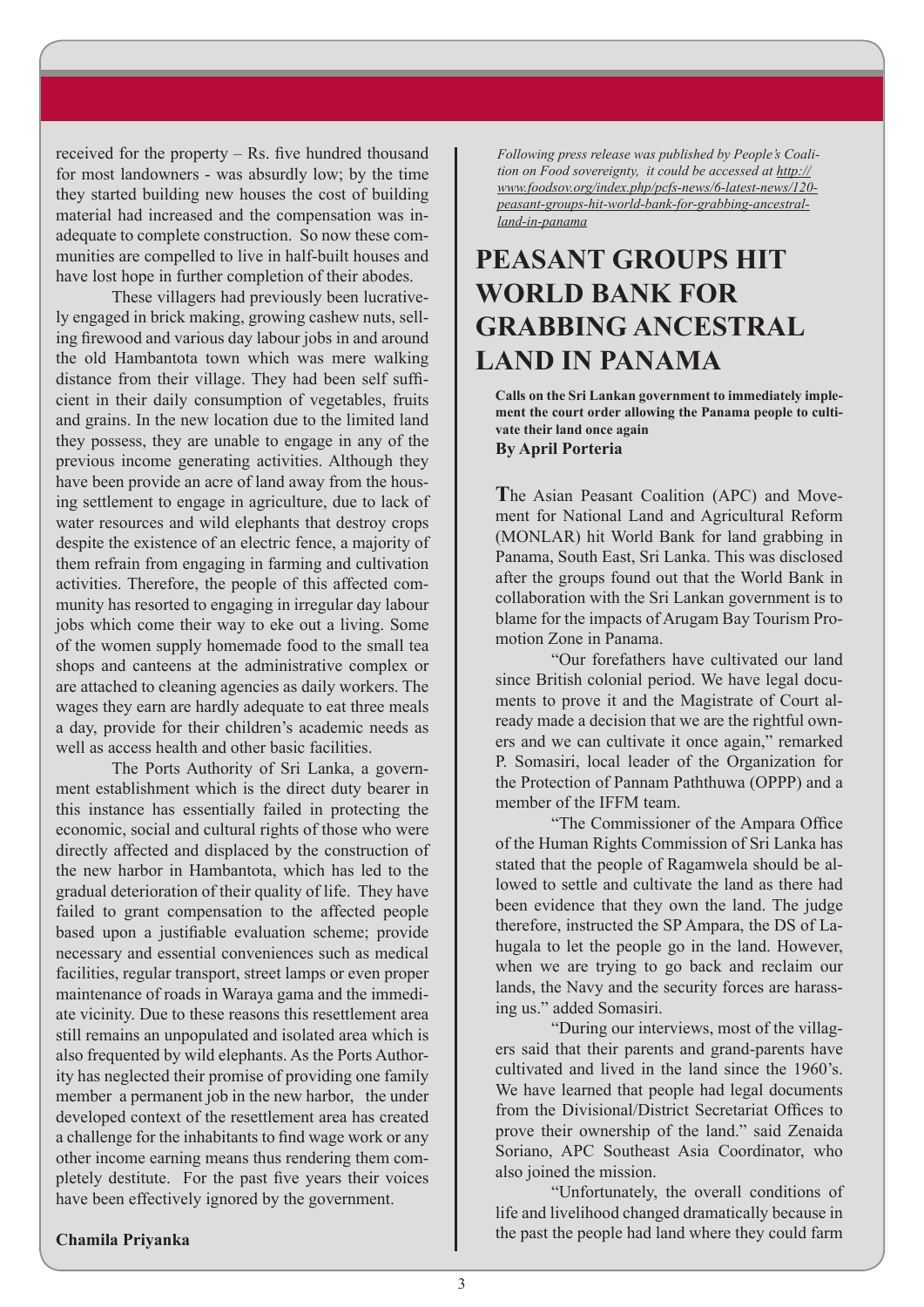and sea where they could fish at the same time, being in one place, their homestead. Now the villagers of Ragam-

wela, Shasthrawela, Ulla, Ulpassa, Egodayaya and Horewkanda have to look for menial labour work outside of the village mostly," Soriano added.

"Most of the people now live with their relatives in Panama. They live in compounds with about 2-3 families living in one house. It gets so crowded for them and there's no room anymore. They would have wanted to plant crops in the lot but they also need shelter," according to Sunil Santha of MONLAR, also a member of the IFFM team.



**-Women Protesting land grabbing in Panama, © swwwjdsrilanka.blogspot.com**

"We condemn the World Bank for investing \$18M in this so-called 'Sustainable Tourism Development Project', signed in January 2010. Its documents said that the project's objective is to 'strengthen the institutional framework for the tourism sector to facilitate environmentally and socially sound investments, in eastern Sri Lanka'. But who really benefits in this project? For whom is this investment actually?", stressed Soriano.

"The government's collaboration with the World Bank obviously, is the reason for Panama's conversion into a tourism zone. Unsurprisingly in 2010, the arson attack on the Ragamwela village coincided with the signing up of the project and extensive road construction and

infrastructure building programs of the government in the area." exclaimed Somasiri.

> "Worst, Sri Lanka today is aggressively promoting local and foreign investments in tourism towards 'transforming Sri Lanka to be Asia's foremost tourism destination', with the capital investors getting the upper hand as against the rights of the people of the land." both Soriano and Santha added.

> "We call on the World Bank and the Sri Lanka government to stop the Arugam Bay Tourism Promotion Zone project. We demand for the implementation of the court order al-

lowing the Panama people to cultivate their land once again," the three leaders ended.

The APC and MONLAR conducted the "International Fact Finding Mission (IFFM) in Defense of Land and Livelihood in Panama, Southeast, Sri Lanka,"on February 24 until March 1, 2013. The IFFM team composed of twenty two (22) local and international participants from Pakistan, India, Nepal, Philippines, Bangladesh, Indonesia and Sri Lanka, were invited by the OPPP to Panama to gather data from the villagers on the current land grabbing problems in the area. IFFM Key Findings at can be accessed at www.asianpeasant.org.

### **BITTER REALITY OF KALUDODOL SELLERS IN HAMBANTOTA**

**W**ithin five years of relocating from the old Hambantota road leading to Kataragama, the Kaludodol sellers of Hambantota have been directed to move to yet another location. In 2008, this community had to vacate their original place of abode and business based along the stretch of road in the immediate vicinity of the 'old' Hambantota town. This was due to the commencement of construction of the Magampura Mahinda Rajapakse Port which led to the closure of the access road from Mirijjavila junction to the 'old' Hambantota town. They were one of the first communities to fall victim to the development process in Hambantota.

The decision to shift their place of business/ livelihood has greatly impacted this community both in their income generation activities and their lifestyle. The harsh reality is that none of these people were consulted when making the decision to relocation them. They had only been told by local government authorities regarding where to move. The authorities had given them a block of land bordering the new Hambantota road and adjacent jungle and provided a loan of Rs one hundred thousand to build a new shop.

"We had to develop the land ourselves: twelve tippers of soil were needed to level the land with the road and we had to clear the jungle before building the shop. We have still not finished paying the loan that we got to build this shop and now we have to move again", said a couple who owns a Kaludodol shop.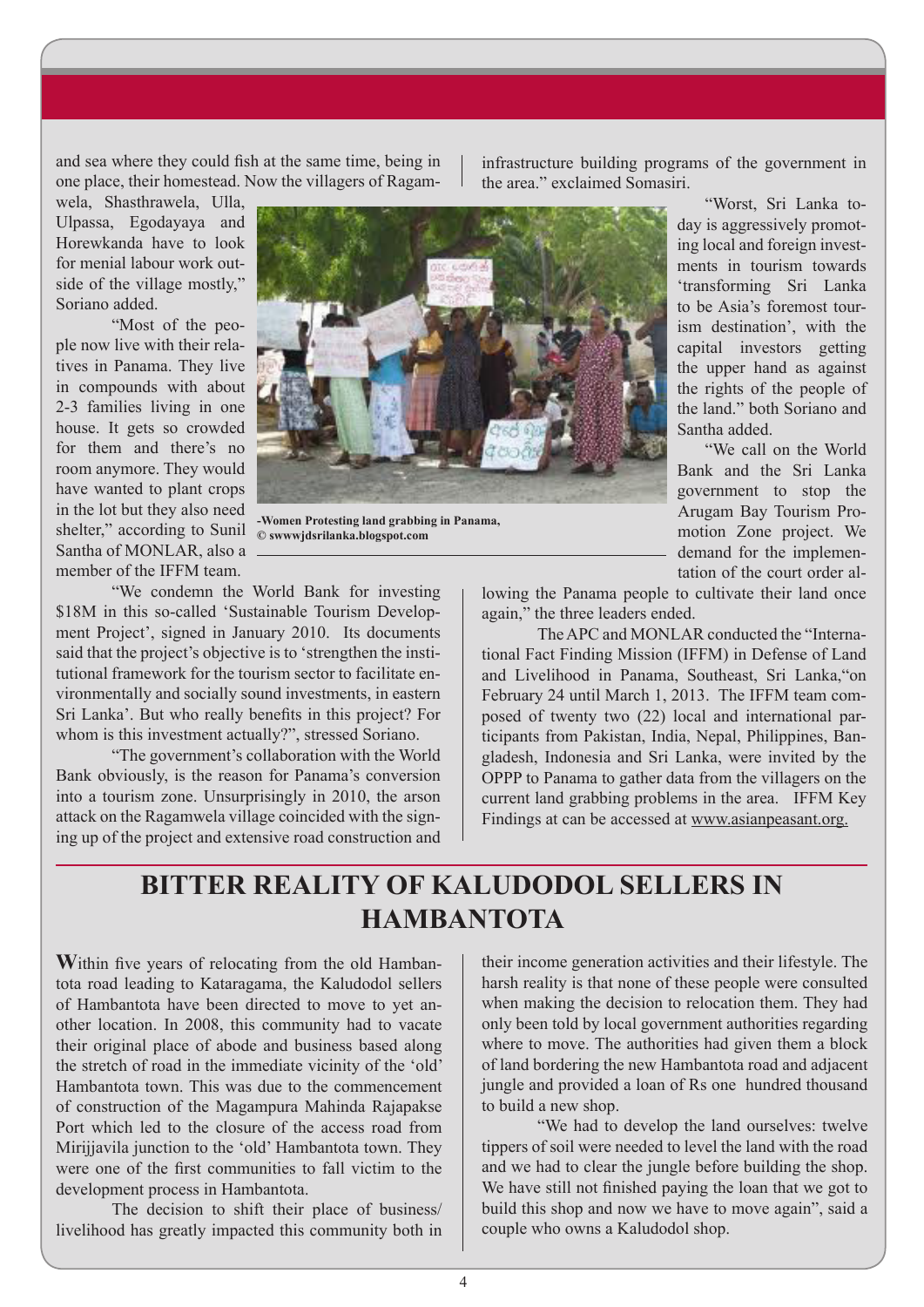It is only now that the Kaludodol sellers have built their shops in the new location along the new road and are in the process of re-establishing themselves among customers. For most of them, selling Kaludodol and maintaining the shop is their only livelihood. They are now used to the new daily routine of sending their children to school, overseeing the making of Kaludodol and returning in the evening to their homes in the immediate periphery of the 'old' town. The sellers are

happy with this location as business has been shared equally by them due to the equal exposure the shops have received.

This year the Hambantota Mayor had told them about the new location which they have to move to. The sellers have been shown the new site and the blue print of the building which the government is building from where they have to legally acquire the shops at a subsequent date.

The sellers cannot afford shifting for a second time within less than five years. They have many concerns about the new location and the process of relocation which so far the authorities



**© www.hambantotazone.com, A Kaludodol seller**

have deliberately neglected. They do not believe that the new infrastructure system being constructed nor the new location is viable for business as after all Kaludodol is not at all an essential item and the potential for business lay in easy accessibility to customers travelling the Hambantota road. They are not happy with the shops planned which have two entrances leading to the road and the car park respectively and are inadequate in terms of space and suitability to their particular needs. They also have issues with the sanitary facilities offered within the premises. Most of all however they fear that they will not be able to purchase shops in the new location at **Anushaya Collure**

the high price quoted. They have good reason to be fearful about it in this regard; the new line of shops 8X10 ft in size which the government built for shop keepers in Sella Kataragama, in the close vicinity of the temple dedicated to God Kataragama in Southern Province were put up for sale at Rs. 1.3 million each which most shop keepers could not afford to purchase.

Now that there is no

other alternative for them but to relocate, these resilient Kaludodol sellers would like the government to at least give them the land and the plan of the shops with a compensation for the existing shop that will suffice to build the shop. This way they will be able to construct the shop at their own pace. In a context where there has not been a consultative process between the people and the government at the decision making stage, it would greatly benefit them if at least these requests are fulfilled at the stage of implementation.

### **DEMAND FOR SAFE WATER TURNS WELIWERIYA INTO A BATTLEGROUND**

**A**ccess to clean drinking water is fundamental to the wellbeing of every citizen. Freedom of Assembly, Association and Speech are the democratic rights of every citizen. Sri Lanka purports to be not only a functioning democracy, but also a participatory democracy. What happened in Weliweriya, where the army retaliated in brutal and disproportionate force makes us question whether these so called freedoms are something only limited to paper.

A protest carried out by villagers of Weliweriya along with 13 neighbouring villagers turned bloody when on 01 August 2013 the army fired live ammunition at protesters killing three people and injuring nearly 40. Even

when protesters ran towards the St. Anthony's Church nearby, the army continued firing demonstrating a total disregard for the people's right to life, sanctuary and even sacred premises. Why was the Army deployed to deal with civilian matters?

The protests witnessed on the highway did not happen overnight. Upon discovery that the water they were consuming was contaminated by the discharge of untreated waste chemicals from a nearby glove making factory, the locals appealed to relevant authorities to have Vinigros (Pvt) Ltd, an entity of Dipped Products PLC to be shut down or relocated. They also requested access to clean and safe drinking water.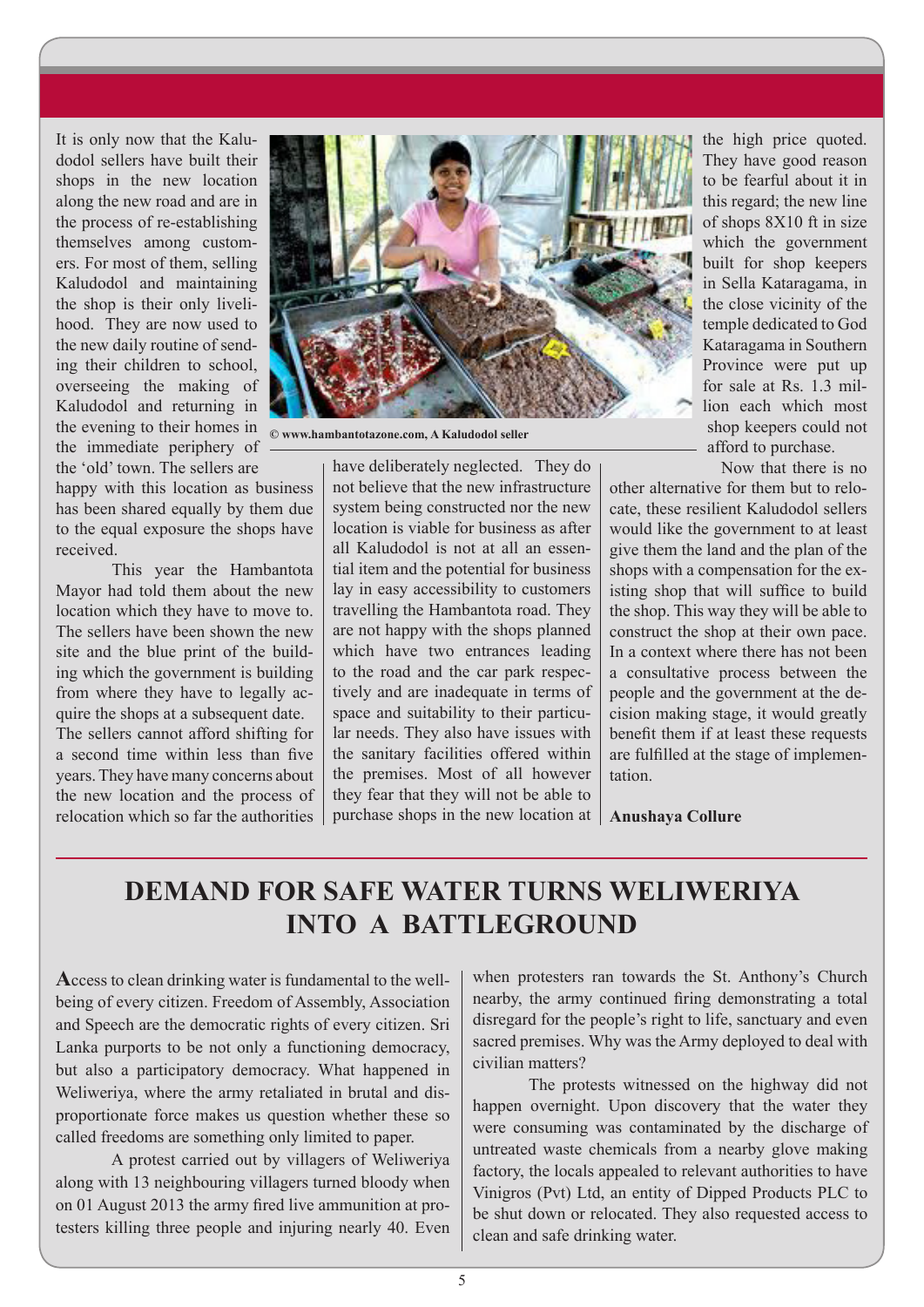

**©www.groundviews.org , Armed forces Deployed to contain the protesters at Rathupaswala** 

The struggle by the people of Weliweriya for clean water was a struggle for a basic need for human survival. Water is a human right

which the government of Sri Lanka supported and endorsed at the United Nations through Resolution 64/292. The country's Rural Water Supply and Sanitation Policy of 2001 recognizes the government's primary role in ensuring all citizens' access to potable water and sanitation facilities. Six years later, with the introduction of the National Policy on Drinking Water in 2007, access to water was recognized as an inalienable right of the people while the National Policy on Sanitation explicitly recognized sanitation as a human right.

The tests conducted after the incident on water quality in Weliweriya revealed the water in the area to be acidic, with a pH level lower than 6. The Vinigros company has rejected the allegations made by villagers and it was this claim for clean water

which was met with a disproportionate force of action on the part of the government which gives the impression that these rights are just a part of national policy and not practical rights.

This incident is not the first of its kind with several other parts of the country facing similar conditions.

For instance Badulla holds a record for providing unsafe drinking water. There are many reports on river pollution in the Badulla and Kegalle Dis-

Water is a limited natural resource and a public good fundamental for life and health. The human right to water is indispensable for leading a life in human dignity. It is a prerequisite for the realization of other human rights.

The human right to water entitles everyone to sufficient, safe, acceptable, physically accessible and affordable water for personal and domestic uses. An adequate amount of safe water is necessary to prevent death from dehydration, to reduce the risk of water-related disease and to provide for consumption, cooking, personal and domestic hygienic requirements.

General Comment 15, Covenant on Economic, Social and Cultural Rights http://www.escr-net.org/docs/i/425240

tricts – caused largely by faecal matter – and lack of drinking water is a serious health issue and a service delivery concern in many parts of Sri Lanka.

The government and other relevant parties should look at sustainable solutions in providing for the basic needs of people and human rights based approaches to development. Securing people's rights to basic needs should be juxtaposed to transparency and accountability of the State. The villagers did not have access to environmental regulations to be adhered to by the factory, including the environmental protection license. In the context of rapid development, the complexities involved in corruption and water integrity becomes an intense issue and often goes beyond the water sector itself and clearly finds its links with environmental issues, land management and broader governance, to people's right to access basic facilities.

According to Transparency International, 17% of Sri Lankans have admitted that they had paid bribes to land services highlighting

the difficulty in accessing the service, as well as the engagement of corrupt elements in getting their work done, circumventing stipulated laws and regulations.

Although at present, the government has responded to the crisis through; directing the relocation of the factory, arrangements to provide clear pipeborne water to the people of the area as a priority with a new network of pipelines and compensation for families of the victims, appointing commissions to investigate the army shootings, much more needs to be done so as to not divest from the core issues faced by the people. It is high time the government realizes that these protests are a culmination of peoples' frustrations in accessing public services rather than

an attempt to take the law into their hands. Instead of shirking responsibility and blaming other forces they must address peoples' grievances, rights for their basic needs, the challenges attached to it and their duties in securing the peoples socio-economic rights.

#### **Sabra Zahid**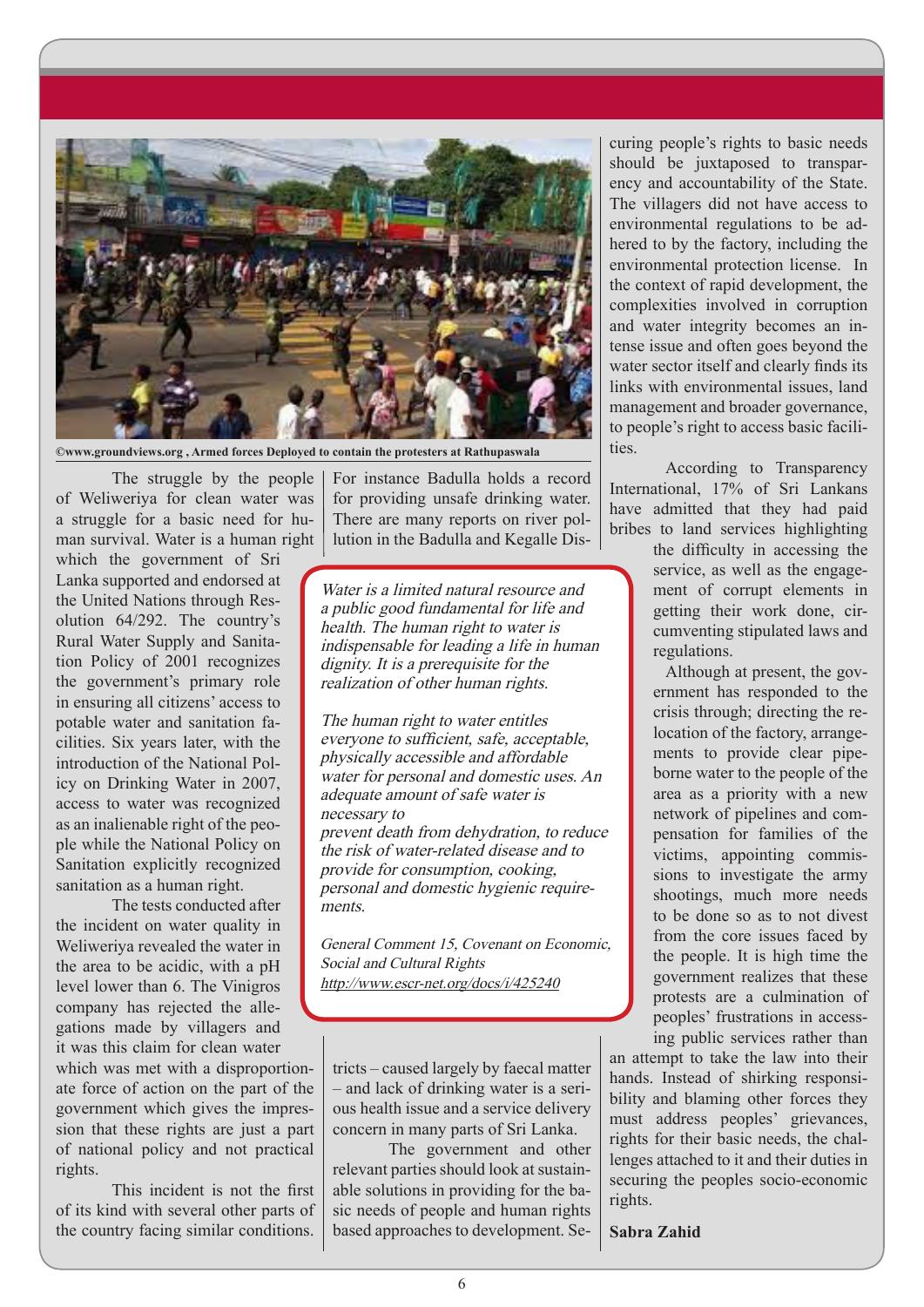### **DETERRENTS TO WOMEN'S POLITICAL REPRESENTATION IN SRI LANKA**

On 11th July 2013 Hon. Rosy Senanayake, an opposition MP presented a private member's bill entailing an amendment to the new Local Authorities Elections Amendment Act requesting 30% women's political representation<sup>1</sup> and  $20%$ youth representation in local government bodies. Hon. Dinesh Gunawardene raised an objec-



of posters to homicide; high competitiveness among the candidates makes popular campaigning an essentiality; hence more intra- party competition and turf wars in electorates than inter-party competition. Financial feasibility of candidates plays a major role in order to gain prominence in the electoral game.

G e n d e r

tion based on procedural aspect and as a result the presentation of the bill was postponed<sup>2</sup>.

In the Local Authorities Elections Amendment Act No. 22 of 2012, the quota for women and youth has been brought down to 25% from the previous youth quota of 40%. This affects negatively to the opportunities women have to enter politics. Previously, the youth quota introduced by the Local Authorities Elections (Amendment) act no 25 of 1990 which also accommodated for women's representation had been instrumental in facilitating women with lesser political patronage to enter into politics at local government level.

The representation of women in local governance is as low as 1.9% at present, and compared to female representation of parliamentary and provincial council levels, which are at 5.8% and 3.8% respectively, it is the lowest. In this context, it is important that more women are part of these governing bodies which leads to the fulfillment of the equal citizenship rights of women.

In an ongoing study conducted by the Social Scientists' Association (SSA), several significant findings have been unraveled with regard to the challenges and deterrents against women entering politics. Challenges women face in general and irrespective of gender are issues relating to the proportional system of representation (PR system) and also the economic viability of the candidate.

Issues related with the PR system mostly deal with the competitive aspect: creation of a violent political culture which ranges from destruction

7

based issues are outcomes within the same context. Owing to the gender aspect the nature of violence faced by female politicians differ. Violence affects negatively to the increase in numbers of women politicians. At the same time political party structures in Sri Lanka are highly elitist and gender-insensitive resulting in the limitation of nominations given to women, and the lack of independence for women to conduct their activities if elected.

Patriarchy is the main issue women face in entering and sustaining their careers in politics. Interestingly, the electoral political sphere

2ibid

<sup>1</sup>Rosy Senanayake, Selective Treatment and Women's Issues: I wish to strongly lodge a strong protest, *Colombo Telegraph,* accessed on 24 July 2013. http://www. colombotelegraph.com/index.php/selective-treatment-andwomens-issues-i-wish-to-lodge-a-strong-a-protest/